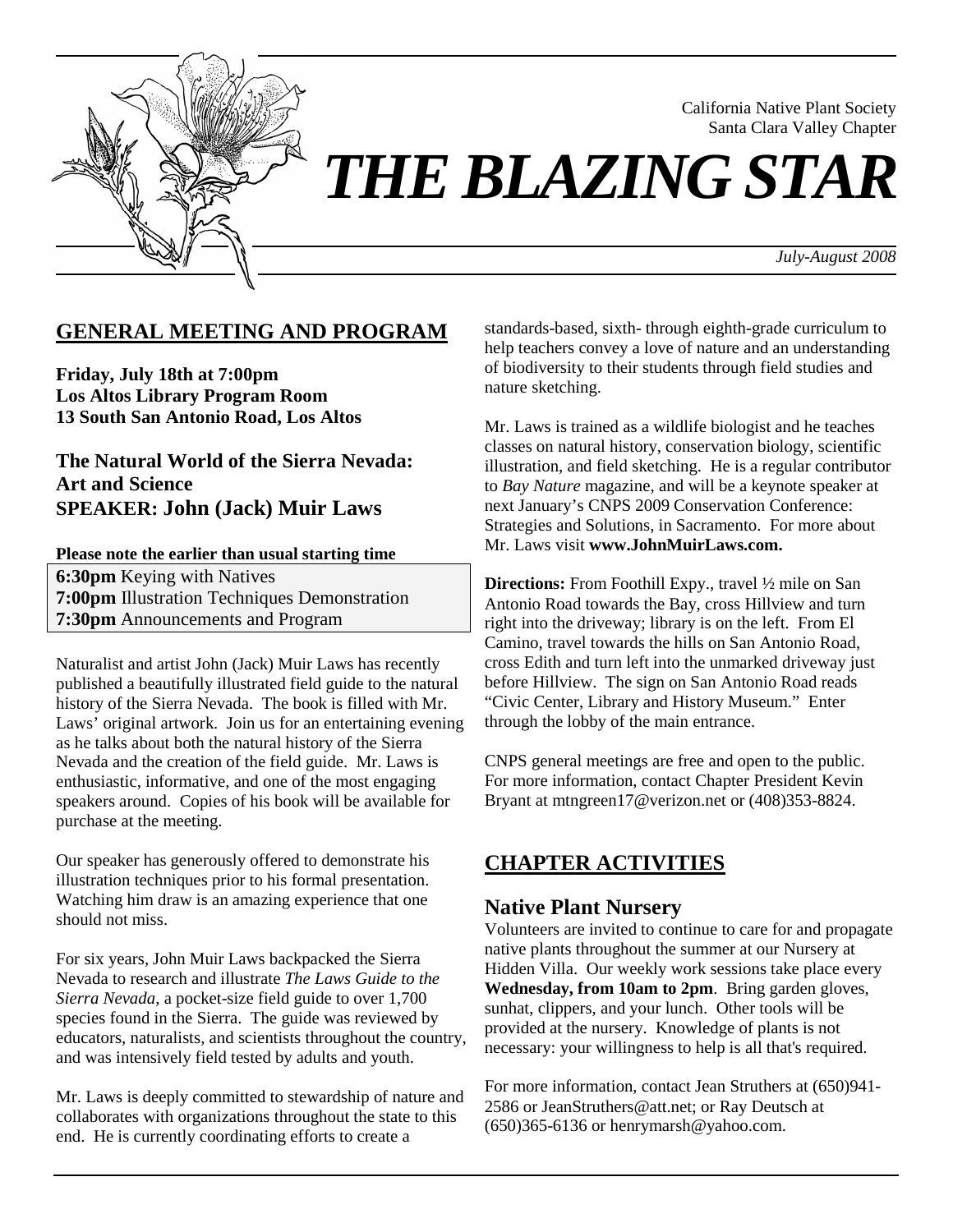**Directions:** Hidden Villa is located on Moody Road west of Foothill College. From Hwy 280 in Los Altos Hills, take the Moody Road exit and head west. Two miles west of Foothill College, look for the Hidden Villa sign and driveway on the left. Proceed over the bridge and park in the visitor (Dana) center parking lot to your right. The Native Plant Nursery greenhouse is just beyond the visitor center.

# **Gardening with Natives**

Gardening with Natives (GWN) is a special interest group within the Chapter which usually meets on the first Thursday of each month, at the Peninsula Conservation Center (PCC) in Palo Alto (directions below). The group is open to all, and includes a mix of seasoned native plant gardeners as well as beginners. Newcomers are always welcome.

## **Ceanothus for Gardens, Krzysztof Kozminski**

Thursday, July 10, 7-9pm. at the PCC Host: Chris Todd

Have you admired the jewel-like intense blues of our native California Lilac/Ceanothus in the hills and along 280 in the spring? Are you wondering what variety of our beautiful California lilac will work for your garden? And what about those comments about "a short-lived species"?

Krzysztof Kozminski shares his experience and photos of his many *Ceanothus* species in his garden in the foothills of San Jose. Krzys has a very effective planting method for his California natives, which also makes sense for establishment of other species in our clay-type soils. His garden has been on the Going Native Garden Tour for several years.

## **Fall Planting Inspiration: Native Plant Garden Photos**

Thursday, August 7, 7-9pm at the PCC Host: Stephanie Morris

This meeting is for all of us preparing for fall planting! Did you miss April's Going Native Garden Tour or do you wish you had been able to see more gardens? Are you looking for ideas of plants to add to your garden this fall?

This meeting is a result of several requests received last summer. We'll share photos from several gardens visited on the tour. We will also show summer photos from several of the gardens on the tour so that we can get an idea of how a native plant garden changes with the seasons. Summer is a great time for native garden design and

planning, so join us as we look at photos of gardens for inspiration.

Stephanie welcomes photos from tour gardens to share with the group. Please contact her at StephLMorris@ hotmail.com if you have photos that you would like to share at this meeting.

**Directions to the PCC:** PCC (Peninsula Conservation Center), 3921 E. Bayshore Road, Palo Alto. From Highway 101, take the "San Antonio North" exit, get immediately into the left-hand turn lane, and turn LEFT onto East Bayshore. This will curve around to the left, then right. Turn right on Corporation Way. Then turn into the first driveway on your left, which leads to the PCC parking lot. The meeting is in the Raptor Suite on the first floor, accessible from the parking lot.

For more information on the Gardening with Natives group, visit its website at **www.GardeningWithNatives.com**. GWN maintains a Yahoo group with over 500 members, a true resource for native plant gardeners in this area. To join the Yahoo group, visit **groups.yahoo.com/group/ GardeningWithNatives .** To contact the GWN Steering Committee, email info@gardeningwithnatives.com or call Arvind Kumar at (408) 715-7020.



## **Native Hill - Wins and Losses**

We have had some wins and losses with our plantings at the Native Hill garden at Foothill College this year. We lost several sages and ceanothus that were planted last fall and this spring. We provided some additional irrigation but it was obviously not enough.

However, the grindelia (gumplant) that we were using as a fill-in has done splendidly. It's an easily propagated plant (from seed and cuttings as we have found), it provides a profusion of blooms from early spring into fall, and it is great at attracting bees and butterflies. We also have a family of quail with twelve chicks that seem to have taken up residence in the garden, especially around the *Eriogonum giganteum* (Saint Catherine's lace).

As always, if you would like to volunteer at the garden or be added to the email list to be notified of upcoming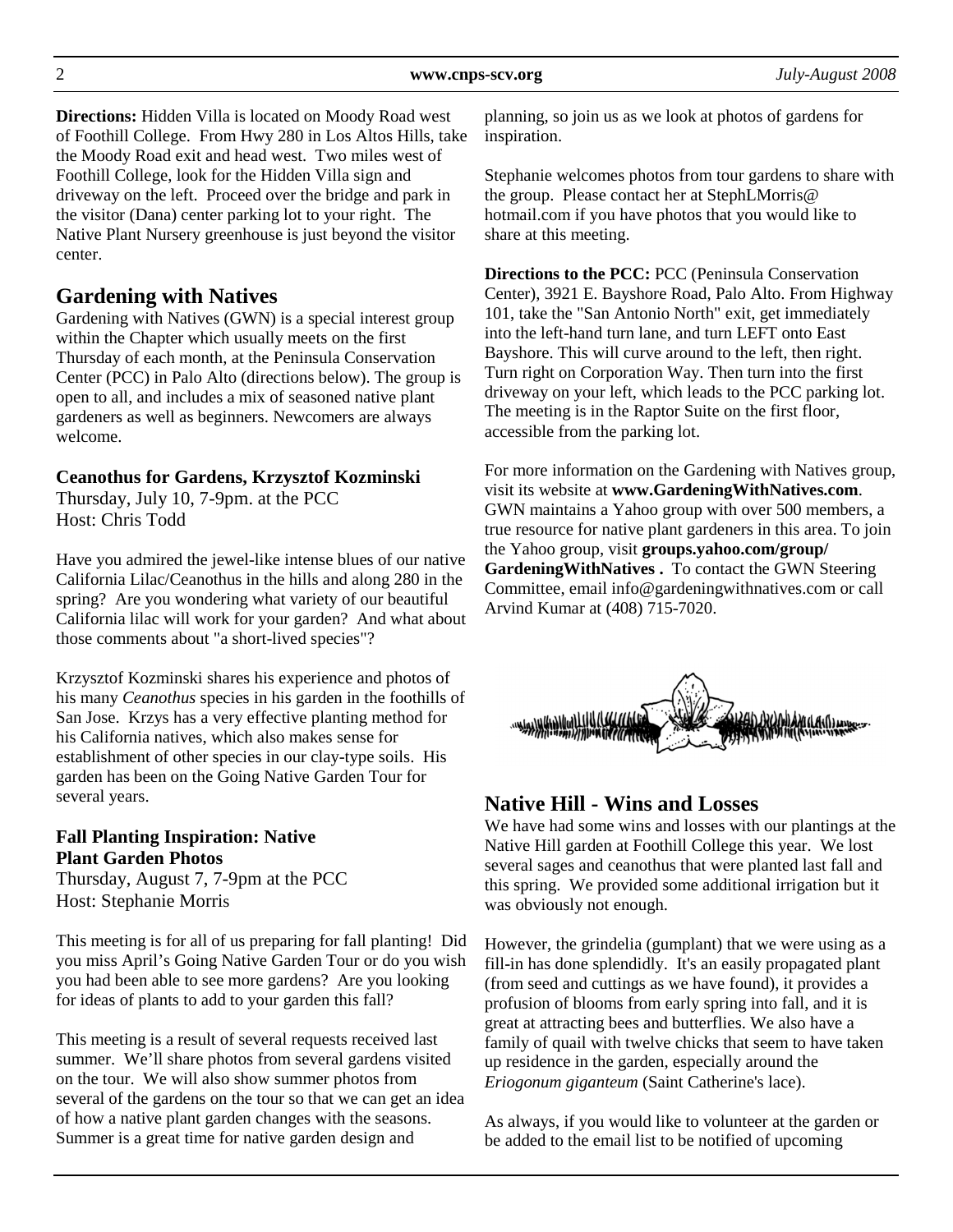#### *July-August 2008* **www.cnps-scv.org** 3

workdays, contact Phil Higgins at phidor@juno.com or (650)941-4752.

## **Photo Group**

Our Chapter Photo Group is a special interest group which meets on the **third Monday** of even-numbered months at the Peninsula Conservation Center (PCC) in Palo Alto. The Group is open to all, and includes both beginning and experienced photographers.

Our next meeting date will be **Monday, August 18**. In addition to the featured program of each meeting, attendees are encouraged to bring recent favorite photos. Up to 20 slides, digital images, or prints per photographer are welcome. Also, interesting off-topic images can be shared. For more information, please contact Patrick Gallagher, at (408)483-9366 or drrust@greenisles.com.

## **Photo Contests**

Chapter members are invited to participate in two upcoming photo contests:

The **CNPS 2009 Conservation Conference: Strategies & Solutions** is sponsoring a photo contest. They are looking for photos of California native plants, including rare or common plants, flowers, trees, shrubs, vines, grasses, bryophytes - surprise them!

The entry deadline is **November 15**. For more information visit **www.cnps.org/cnps/conservation/conference /2009/photos.php** or contact Stacey Flowerdew at sflowerdew@cnps.org.

The **California Invasive Plant Council** is sponsoring a photo contest too. When you enter your photos, you provide Cal-IPC with great photos that can be used in outreach, educational, and other Cal-IPC materials.

The deadline for entries is **September 1**. For more information visit **www.cal-ipc.org/symposia/pdf/ PhotoFlyer2008.pdf .** 

## **Keying with Natives**

Join other native plant enthusiasts in a fun and educational atmosphere, as we hone our skills at plant identification (aka "keying"). We meet **6:30pm-8:30pm** on the **last Friday** of each month, and **1 hour before** Chapter general meetings. If you have a mystery plant growing in your yard, bring in a sample and we can try to figure it out!

We have microscopes and books to help us. We can show a way to identify most plants down to their families, and then discuss further ways to distinguish them. But most of

all, we bring enthusiasm and a sense of curiosity in attempting to understand the mysterious world of plants.

Now is a good time of the year to bring back plant samples from summer trips (collected by lawful and responsible means of course). Last month members brought back specimens from the Trinity camping trip, giving all an opportunity to examine species related to our local flora, but slightly different! We learned how to find the identifying nodes on the buckwheats, and grappled with a couple of manzanitas (and they were not even in bloom!), to name a few.

Upcoming meetings are **June 27, July 25** and **August 29** at the PCC building in Palo Alto, and before the **July 18** Chapter General Meeting in Los Altos (see page. 1). For details, contact David "Tex" Houston at tex009@sbcglobal.net or Sally Casey at (408)377-0989.



Western Azalen<br>Rhododendron<br>o<<identalis

## **ANNOUNCEMENTS**

## **Accounting for Volunteer Hours Helps CNPS!**

Every January the 32 chapters of CNPS submit Activity Reports to the state office. These mandatory reports are extremely critical and beneficial in highlighting the tremendous variety of volunteer work that is done including everything from plant sales to presentations.

Your volunteer hours also help CNPS attract grant money. Agencies and foundations use the volunteer hours of an organization to calculate the level of funding for which it is eligible. (A typical conversion rate may be \$15/hour.) An organization with a high number of volunteer hours reduces the risk and leverages their funding better. So by recording and reporting your volunteer hours, you are making a difference to CNPS's bottom line.

Whether you spend a little time or a lot of time volunteering for CNPS, it all matters and we want to hear from you! We ask that you submit your information throughout the year to Georgia Stigall via email (GeorgiaStigall@yahoo.com) or postal mail (17287 Skyline Blvd #102, Woodside, CA 94062).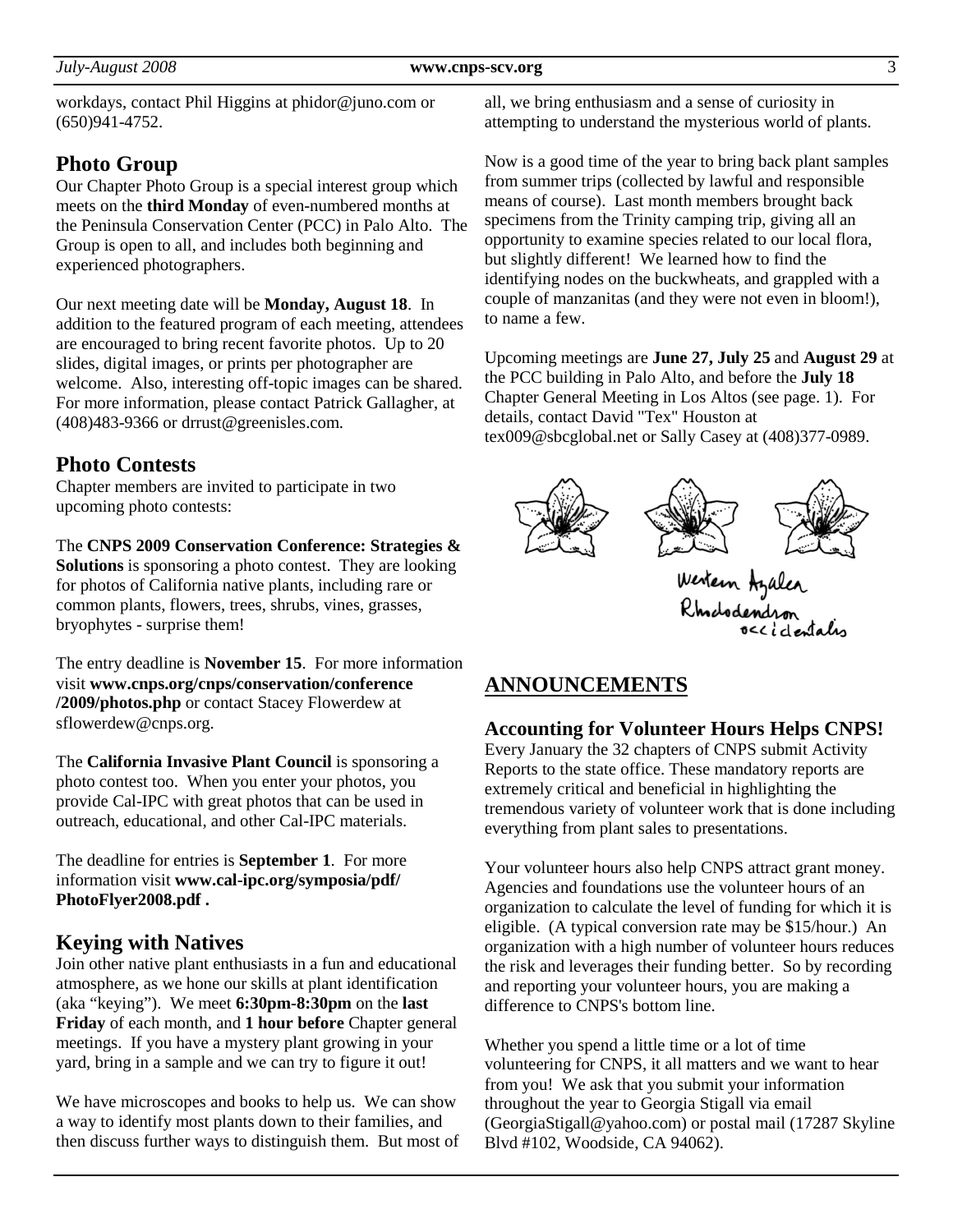If you are in doubt about whether or not your effort should count, if you are representing CNPS it counts! All that is needed is type of activity, date and location if you have it, number of hours and your name and contact information in case Georgia needs to get back to you.

You are welcome to elaborate if you wish and any input we receive will be kept as part of our Chapter archive.

Please use a subject line of "CNPS activity input" when you send email on this topic.

The exceptions to our request are the Wildflower Show, Plant Sale and Board meetings; for which the number of volunteer hours are accounted for by either the coordinators or Chapter president.

Thank you for your help with this important chapter administration project!



## **Online Membership Renewals**

Did you know that you can renew your CNPS membership online using a credit card? You can even set it up to **renew automatically** year after year. It is quick, easy, convenient, and reduces the cost of mailing renewal notices.

Visit **www.cnps.org** and click on the JOIN button.

# **Wildflower Show Well Attended - Thanks!**

Thanks to all of you who helped with the Wildflower Show on April 25-27. The official attendance for the two days of the show was 712, more than triple last year's attendance, in part due to a timely article in the San José Mercury News, better signage, lack of rain, and not having the show on the weekend of April 15.

It was a busy show and all of the volunteers were run ragged, which is a good thing. The classes were wellattended, the Children's Table was well-received even by adults, and the flower bouquets at the ends of the table were a hit. Thanks for all of your ideas. We have also been fortunate for the past six years to hold the show at Mission College, which has been a very accommodating venue and has shown us much hospitality and support.

Special thanks go to our show coordinator David Chapman and to Judy Mason, Kevin Bryant and Arvind Kumar, who presented very popular classes on wildflower identification and gardening. Thanks also to everyone else who helped with hospitality, set-up, take-down, keying, book and poster sales, surveys, the greeter table, flower collecting, publicity, displays, garden clean-up, and specimen presentation.

The Wildflower Show continues to be an important education and outreach event for our Chapter, and we hope you can all join us again as volunteers or visitors at next year's 37th edition!

Editor's note: Volunteers from the 2007 Wildflower Show may recall a photographer, Jim Schrempp, taking photos. For a look at his photos of the show including volunteers in action at the take-down Sunday afternoon, visit **www.jimschrempp.com/friends/2007CNPSShow.htm** .

## **Save the Dates!**

Our Chapter's **Fall Native Plant Sale** will be held at Hidden Villa on **Saturday, October 18**.

Our November Chapter General Meeting will include our **annual potluck dinner and Chapter elections**. It will be held on **Saturday, November 8** at the Shoup Garden House in Los Altos.



Black Oak<br>Quercus Kellaggii

# **CHAPTER SERVICE OUTINGS**

## **Habitat Restoration at Edgewood Park**

Come enjoy the summer wildflowers while protecting sensitive habitats at Edgewood Park. **Friday morning** habitat restoration sessions occur year-round and start at **9am**. Our **Wednesday evening** sessions start at **5:30pm**  and continue throughout the summer, until the end of Daylight Savings Time.

Our last summer **Saturday** session will be on **July 19,**  meeting at the Day Camp at **9am.**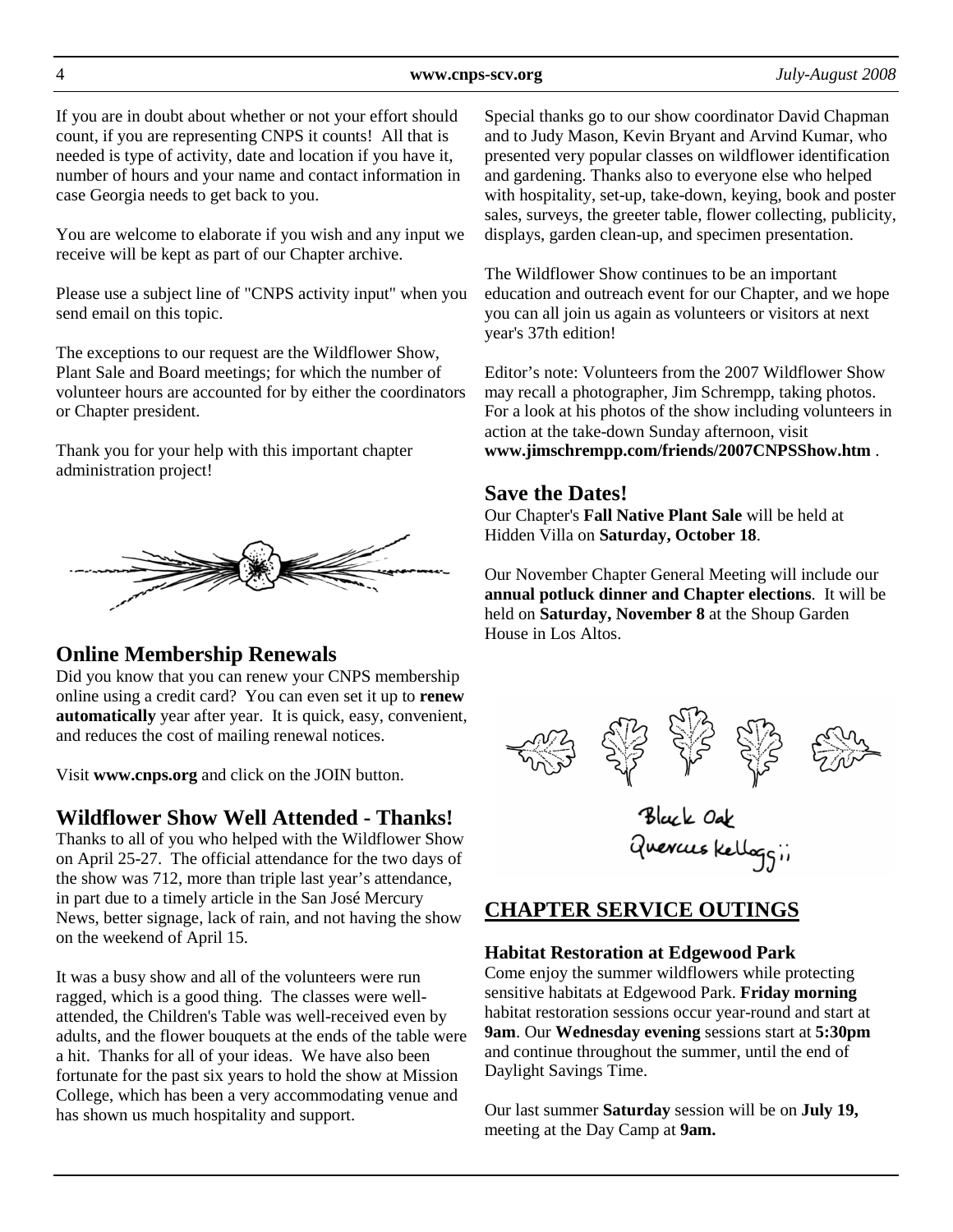For details, including schedules and meeting places, see our Weed Warriors website at **edgewood.thinkersrus.net**, contact Paul Heiple at (650)854-7125 or pheiple@ gmail.com, or email John Allen at jcakwa@earthlink.net.

## **CHAPTER FIELD TRIPS**

Chapter field trips are free and open to the public. They are oriented to conservation, protection and enjoyment of California native plants and wildlife, and we adhere to all rules and guidelines for the lands on which we are visiting.

**In our region it is very important to be prepared for hiking on rugged & steep terrain, wide temperature ranges and rapidly changing conditions at any time of year. All participants should wear sturdy footwear and carry sufficient water, sun protection, food, clothing layers, personal first aid and other supplies you may need. If you have any questions about your ability to participate in a particular field trip, please contact the trip leader in advance.** 

#### **Wed-Sun July 16-20 Big Duck Lake Backpack**

Join trip co-leaders Joe Cernac and Ken Himes for a backpack field trip to Big Duck Lake in the Russian Wilderness Area of Northern California.

Nestled in the many cirques of the Salmon Mountains, Big Duck Lake is one of the larger lakes in this botanically rich area. There will be many unusual trees and shrubs along with a good showing of flowers at higher elevations. At a lower elevation, *Cornus canadensis* grows, certainly one of the southern most occurrences of this northern dogwood perennial. The trail is an easy 5 mile hike with about 1600 feet of elevation gain.

Depending on group size and experience, we will continue our journey to Payne Lake or another lake in the region. For more information and to reserve your spot, contact Joe at (408)292-5465 or JoeCernac@sbcglobal.net, or Ken at (650)591-8560.

#### **Fri-Sun August 1-3 Sonora Pass Camping**

Join Carolyn Dorsch, Stella Yang and Michael Yantos on a botanical expedition around the Sonora Pass (Hwy 108) area. This will be an exploratory trip with short day hikes. See the high Sierra "spring" wildflowers during our summer, all just below timberline. We are hoping to see lots of flowers in bloom.

We will be car-camping at spots along Hwy 108, with nearby lodging for people who do not wish to camp. For more information and to **reserve a spot**, contact Carolyn at cdorsch1@aol.com or (650)804-6162, Stella at (408)255- 6233, or Michael at yantosarchitect@att.net or (650)743- 2807.

#### **CHAPTER OFFICERS FOR 2008**

To learn more about volunteering with the Chapter, or to ask any other questions or give suggestions, please contact one of our officers listed below.

| <b>Title</b>      | <b>Name</b>   | <b>Phone</b> | Email          |
|-------------------|---------------|--------------|----------------|
| <b>President</b>  | Kevin         | (408)        | mtngreen $17@$ |
|                   | <b>Bryant</b> | 353-8824     | verizon.net    |
| Vice              | Drew          |              | Dshell@        |
| <b>President</b>  | Shell         |              | microsoft.com  |
| <b>Recording</b>  | <b>OPEN</b>   |              |                |
| <b>Secretary</b>  |               |              |                |
| <b>Treasurer</b>  | Paul          | (650)        | pheiple@       |
|                   | Heiple        | 854-7125     | gmail.com      |
| Past              | Judy          | (408)        | judy@          |
| <b>President</b>  | Fenerty       | 655-3493     | fenerty.com    |
| <b>Officer</b> at | Georgia       | (650)        | georgiastigall |
| Large             | Stigall       | 941-1068     | @yahoo.com     |

To join our Chapter email list please send your request to judy@fenerty.com.



Pupulus Fremonti

**Illustration Acknowledgement**: Many thanks to Chapter member Mary Ann Griese for providing her pen and ink hand-drawn illustrations to decorate this issue of the Blazing Star. Ann can be reached at MaryGriese@aol.com.

**DEADLINE FOR THE NEXT** *BLAZING STAR*  **Saturday, August 9, 2008** 

> **Email: mattsson@surfpix.net Phone: (408)255-3767**